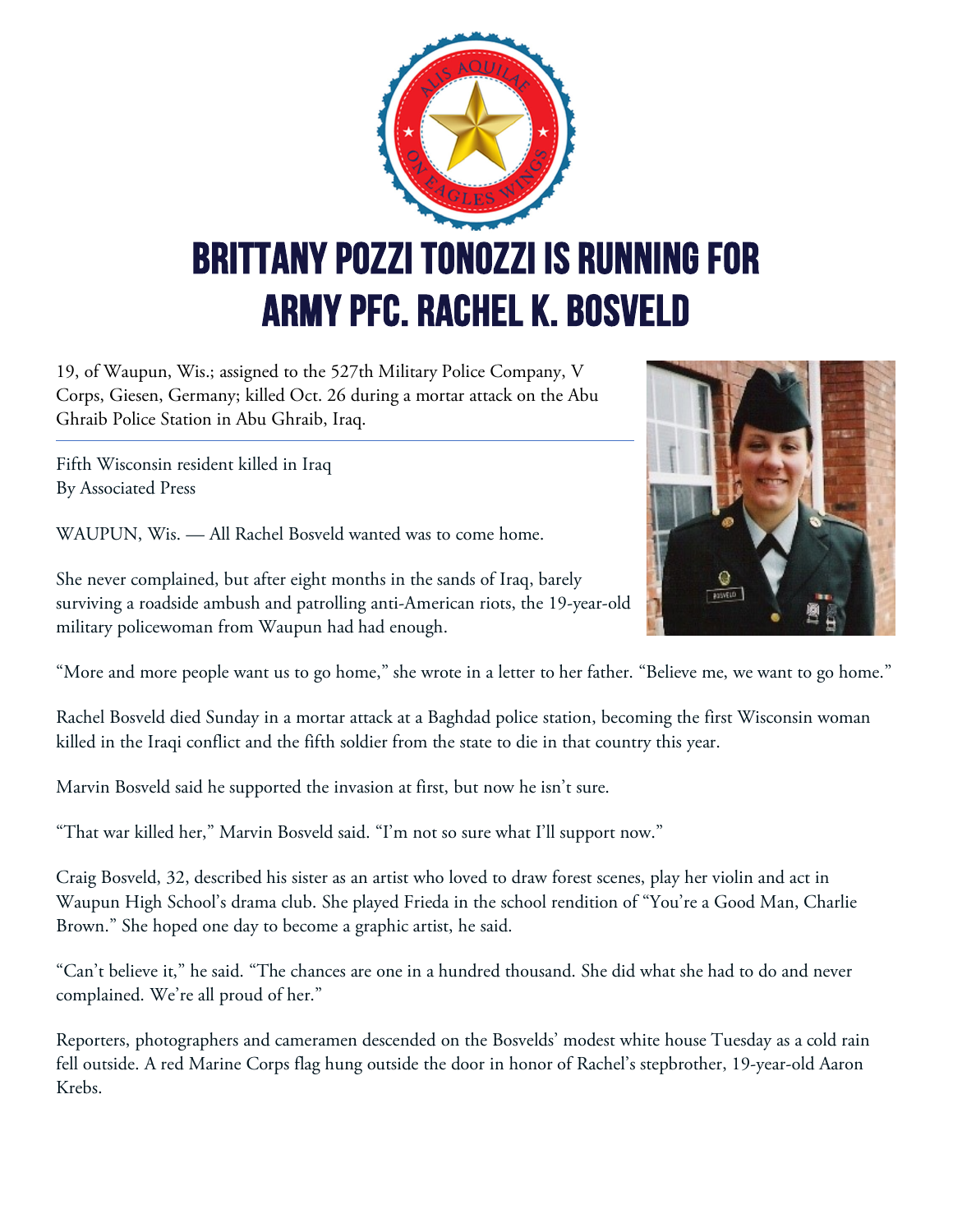

The other Wisconsin soldiers who died in Iraq were Army Spc. Paul J. Sturino, 21, of Rice Lake; Army Reservist Dan Gabrielson, 40, of Frederic; Army Maj. Mathew Schram, 36, of Brookfield; and Marine Sgt. Kirk Straseskie, 23, of Beaver Dam.

Marvin Bosveld sat on the couch and told the story of his daughter's short life.

Marvin Bosveld and his former wife, Mary, were serving as foster parents when Rachel came to them as a neglected baby. The couple adopted her. After they separated, she lived in Oshkosh with her mother but moved to Waupun with her father for her junior and senior years in high school.

She enlisted in the Army when she graduated in June 2002, following in the footsteps of her father, who served in the Army in Italy from 1967-1969, and Craig, who served in the Army in Alaska.

"She idolized her brother," Marvin Bosveld said, pointing to a photograph of Craig holding a toddler-sized Rachel on a tree branch. "I had some reservation because she was a girl. She asked me not to worry about it. She was as good as anyone."

Her mother said she desperately tried to talk her daughter out of it.

"I would have done anything to have her choose a different career," Mary Bosveld said. "She said, 'I know, Mom, but I have to do this. I want to keep up the family tradition. Except, Mom, I'm going to be the first girl in our entire family."'

Rachel graduated from boot camp in October 2002. Her father rode his Harley-Davidson motorcycle to Fort Leonard Wood in Missouri to see her graduate. She asked for a ride on the back. That, Marvin said, was his last real memory of her.

When she first got to Iraq, she was ready to "kick butt," her father said.

Until Sept. 12. That was the day a rocket-propelled grenade hit the Humvee she was driving.

Craig Bosveld said the Humvee burned up from the inside. His sister dislocated her shoulder trying to open the door. When she did free herself, her unit started taking small-arms fire until another Humvee arrived to help.

From then on, her father said, her opinion changed.